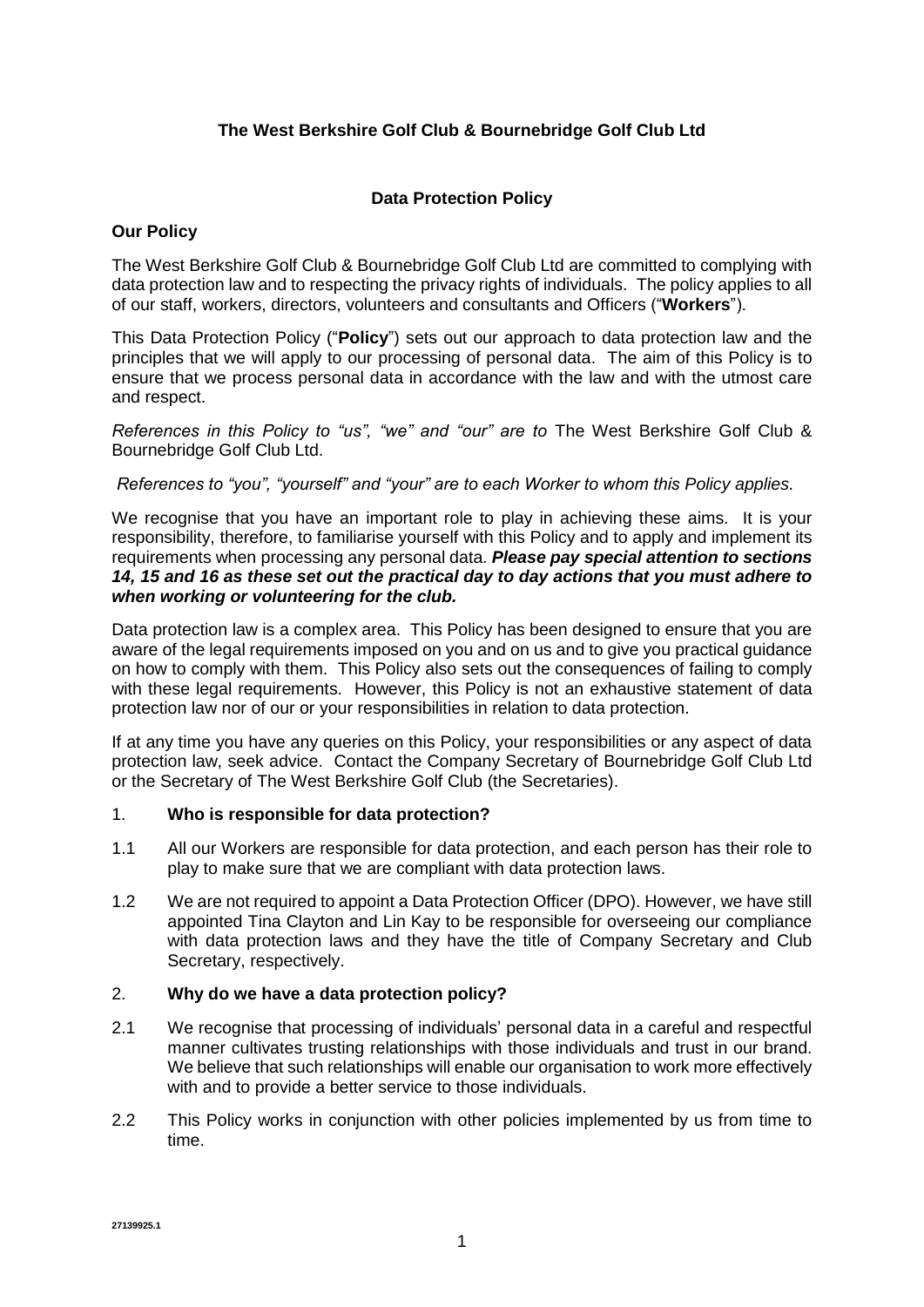#### 3. **Status of this Policy and the implications of breach.**

- 3.1 Any breaches of this Policy will be viewed very seriously. All Workers must read this Policy carefully and make sure they are familiar with it. Breaching this Policy is a disciplinary offence and will be dealt with under our Disciplinary Procedure.
- 3.2 If you do not comply with Data Protection Laws and/or this Policy, then you are encouraged to report this fact immediately to the Secretaries. This self-reporting will be taken into account in assessing how to deal with any breach, including any noncompliance which may pre-date this Policy coming into force.
- 3.3 Also if you are aware of or believe that any other representative of ours is not complying with Data Protection Laws and/or this Policy you should report it in confidence to the Secretaries Our Whistleblowing Procedure will apply in these circumstances and you may choose to report any non-compliance or breach through our confidential whistleblowing reporting facility.

### 4. **Other consequences**

- 4.1 There are a number of serious consequences for both yourself and us if we do not comply with Data Protection Laws. These include:
	- 4.1.1 For you:
		- 4.1.1.1 **Disciplinary action:** If you are an employee, your terms and conditions of employment require you to comply with our policies. Failure to do so could lead to disciplinary action including dismissal. Where you are a volunteer, failure to comply with our policies could lead to termination of your volunteering position with us.
		- 4.1.1.2 **Criminal sanctions:** Serious breaches could potentially result in criminal liability.
		- 4.1.1.3 **Investigations and interviews**: Your actions could be investigated and you could be interviewed in relation to any non-compliance.
	- 4.1.2 For the organisation:
		- 4.1.2.1 **Criminal sanctions:** Non-compliance could involve a criminal offence.
		- 4.1.2.2 **Civil Fines:** These can be up to Euro 20 million or 4% of group worldwide turnover whichever is higher.
		- 4.1.2.3 **Assessments, investigations and enforcement action**: We could be assessed or investigated by, and obliged to provide information to, the Information Commissioner on its processes and procedures and/or subject to the Information Commissioner's powers of entry, inspection and seizure causing disruption and embarrassment.
		- 4.1.2.4 **Court orders:** These may require us to implement measures or take steps in relation to, or cease or refrain from, processing personal data.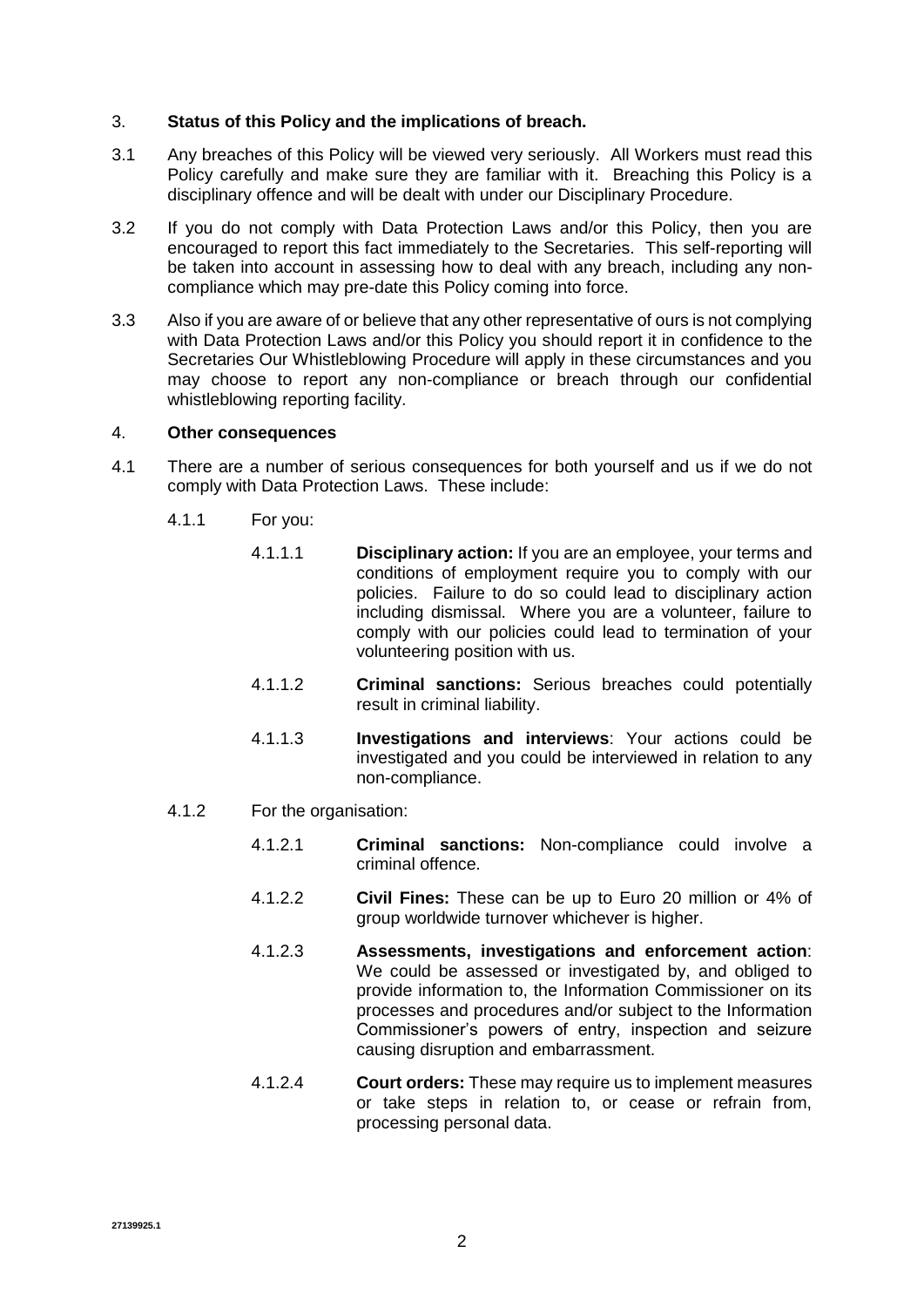- 4.1.2.5 **Claims for compensation:** Individuals may make claims for damage they have suffered as a result of our noncompliance.
- 4.1.2.6 **Bad publicity:** Assessments, investigations and enforcement action by, and complaints to, the Information Commissioner quickly become public knowledge and might damage our brand. Court proceedings are public knowledge.
- 4.1.2.7 **Loss of business:** Prospective members, participants, players, customers, suppliers and contractors might not want to deal with us if we are viewed as careless with personal data and disregarding our legal obligations.
- 4.1.2.8 **Use of management time and resources:** Dealing with assessments, investigations, enforcement action, complaints, claims, etc takes time and effort and can involve considerable cost.

# 5. **Data protection laws**

- 5.1 The Data Protection Act 1998 ("**DPA**") applies to any personal data that we process, and from 25<sup>th</sup> May 2018 this will be replaced by the General Data Protection Regulation (**GDPR**) and the Data Protection Act 2018 ("**DPA 2018**") (together "**Data Protection Laws**") and then after Brexit the UK will adopt laws equivalent to these Data Protection Laws.
- 5.2 This Policy is written as though GDPR and the DPA 2018 are both in force, i.e. it states the position as from 25th May 2018.
- 5.3 The Data Protection Laws all require that the personal data is processed in accordance with the Data Protection Principles (on which see below) and gives individuals rights to access, correct and control how we use their personal data (on which see below).

# 6. **Key words in relation to data protection**

- 6.1 **Personal data** is data that relates to a living individual who can be identified from that data (or from that data and other information in or likely to come into our possession). That living individual might be an employee, customer, prospective customer, supplier, contractor or contact, and that personal data might be written, oral or visual (e.g. CCTV).
- 6.2 **Identifiable** means that the individual can be distinguished from a group of individuals (although the name of that individual need not be ascertainable). The data might identify an individual on its own (e.g. if a name or video footage) or might do if taken together with other information available to or obtainable us (e.g. a job title and company name).
- 6.3 **Data subject** is the living individual to whom the relevant personal data relates.
- 6.4 **Processing** is widely defined under data protection law and generally any action taken by us in respect of personal data will fall under the definition, including for example collection, modification, transfer, viewing, deleting, holding, backing up, archiving, retention, disclosure or destruction of personal data, including CCTV images.
- 6.5 **Data controller** is the person who decides how personal data is used, for example we will always be a data controller in respect of personal data relating to our employees.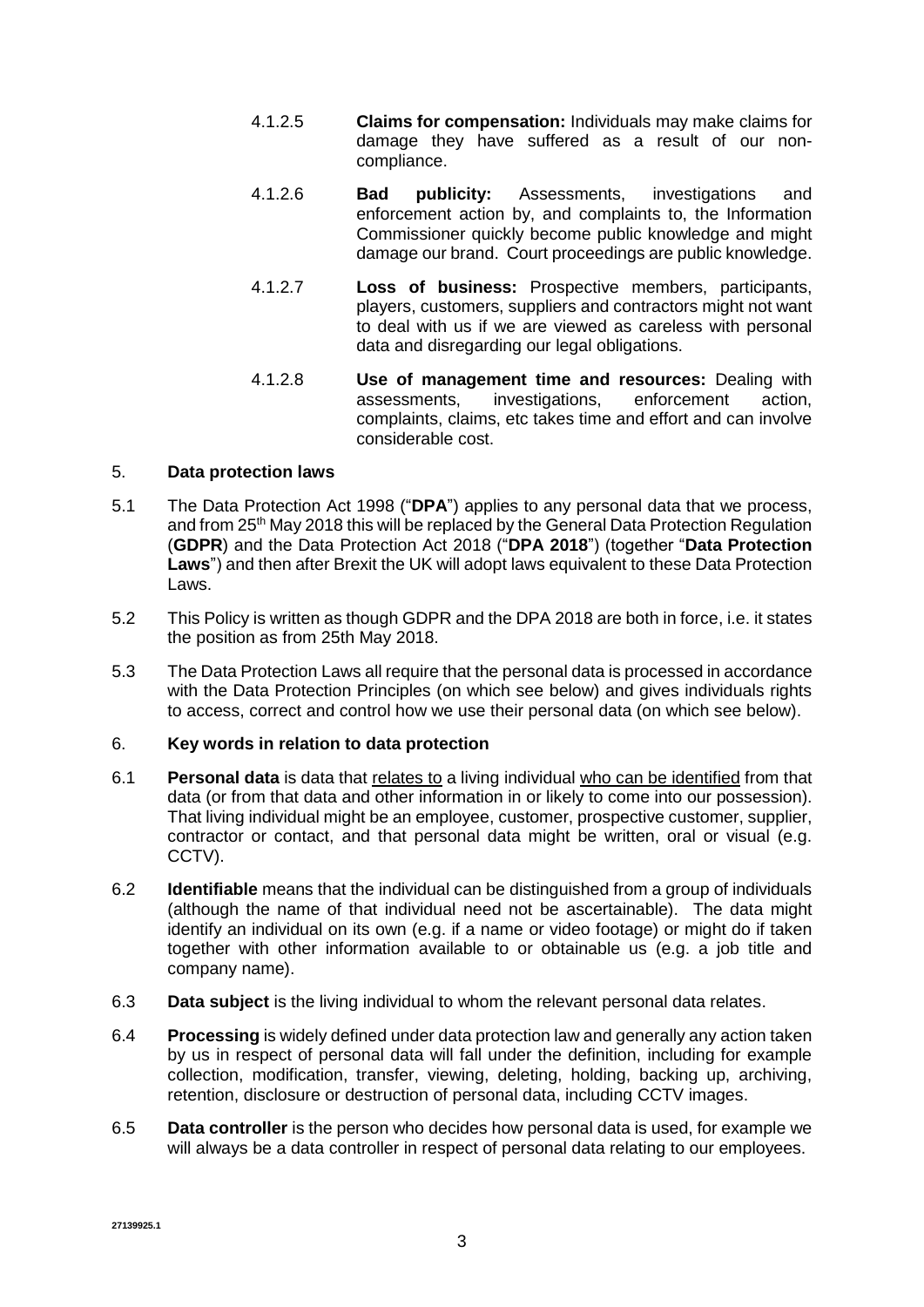6.6 **Data processor** is a person who processes personal data on behalf of a data controller and only processes that personal data in accordance with instructions from the data controller, for example an outsourced payroll provider will be a data processor.

# 7. **Personal data**

- 7.1 Data will relate to an individual and therefore be their personal data if it:
	- 7.1.1 identifies the individual. For instance, names, addresses, telephone numbers and email addresses;
	- 7.1.2 its content is about the individual personally. For instance, medical records, credit history, a recording of their actions, or contact details;
	- 7.1.3 relates to property of the individual, for example their home, their car or other possessions;
	- 7.1.4 it could be processed to learn, record or decide something about the individual (or this is a consequence of processing). For instance, if you are able to link the data to the individual to tell you something about them, this will relate to the individual (e.g. salary details for a post where there is only one named individual in that post, or a telephone bill for the occupier of a property where there is only one occupant);
	- 7.1.5 is biographical in a significant sense, that is it does more than record the individual's connection with or involvement in a matter or event which has no personal connotations for them. For instance, if an individual's name appears on a list of attendees of an organisation meeting this may not relate to the individual and may be more likely to relate to the company they represent;
	- 7.1.6 has the individual as its focus, that is the information relates to the individual personally rather than to some other person or a transaction or event he was involved in. For instance, if a work meeting is to discuss the individual's performance this is likely to relate to the individual;
	- 7.1.7 affects the individual's privacy, whether in their personal, family, organisation or professional capacity, for instance, email address or location and work email addresses can also be personal data;
	- 7.1.8 is an expression of opinion about the individual; or
	- 7.1.9 is an indication of our (or any other person's) intentions towards the individual (e.g. how a complaint by that individual will be dealt with).
- 7.2 Information about companies or other legal persons who are not living individuals is not personal data. However, information about directors, shareholders, officers and employees, and about sole traders or partners, is often personal data, so business related information can often be personal data.
- 7.3 Examples of information likely to constitute personal data:
	- 7.3.1 Unique names;
	- 7.3.2 Names together with email addresses or other contact details;
	- 7.3.3 Job title and employer (if there is only one person in the position);
	- 7.3.4 Video and photographic images;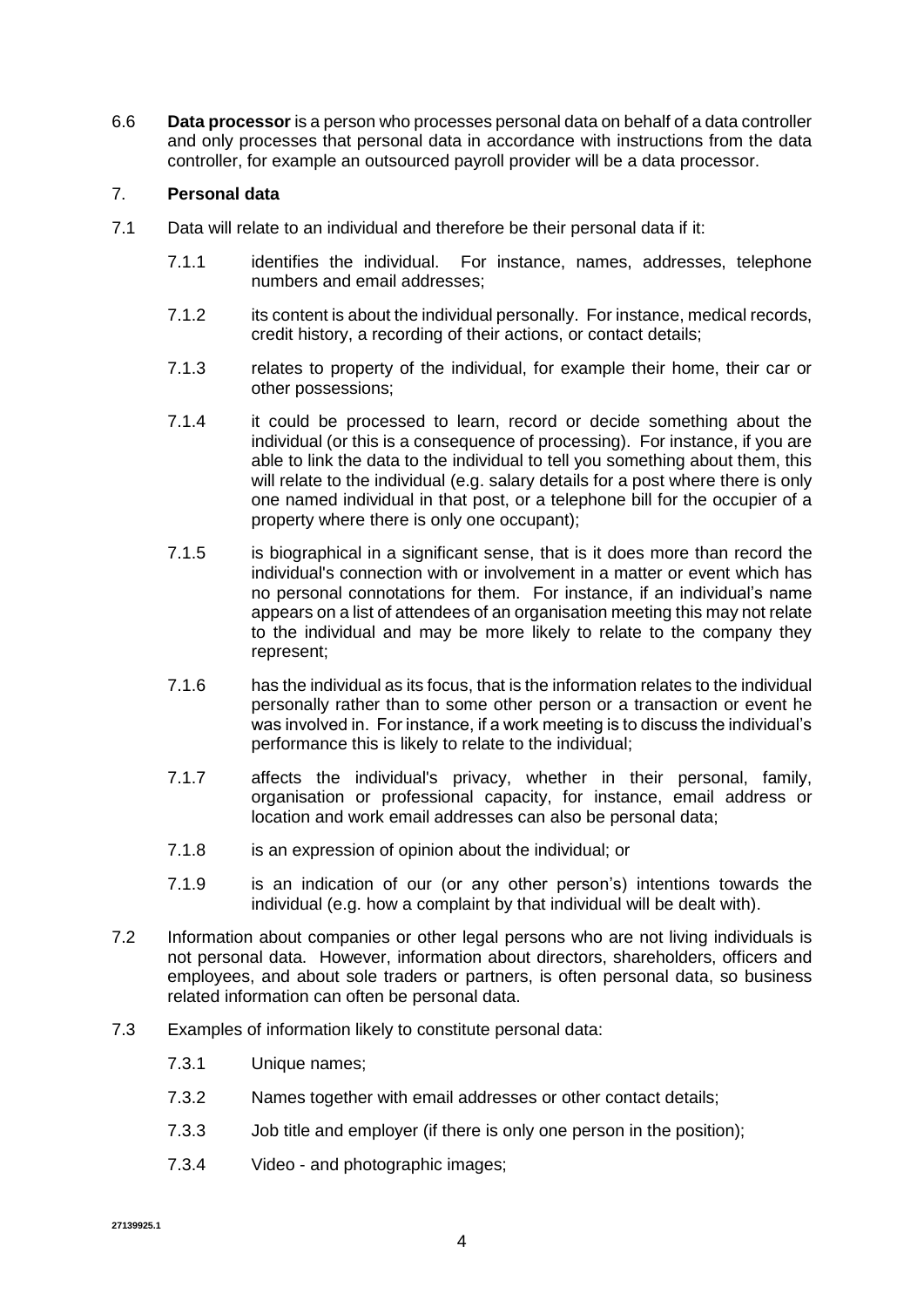- 7.3.5 Information about individuals obtained as a result of Safeguarding checks;
- 7.3.6 Medical and disability information;
- 7.3.7 CCTV images;
- 7.3.8 Member profile information (e.g. marketing preferences); and
- 7.3.9 Financial information and accounts (e.g. information about expenses and benefits entitlements, income and expenditure).

#### 8. **Lawful basis for processing**

- 8.1 For personal data to be processed lawfully, we must be processing it on one of the legal grounds set out in the Data Protection Laws.
- 8.2 For the processing of ordinary personal data in our organisation these may include, among other things:
	- 8.2.1 the data subject has given their consent to the processing (perhaps on their membership application form or when they registered on the club's website)
	- 8.2.2 the processing is necessary for the performance of a contract with the data subject (for example, for processing membership subscriptions);
	- 8.2.3 the processing is necessary for compliance with a legal obligation to which the data controller is subject (such as reporting employee PAYE deductions to the tax authorities); or
	- 8.2.4 the processing is necessary for the legitimate interest reasons of the data controller or a third party (for example, keeping in touch with members, players, participants about competition dates, upcoming fixtures or access to club facilities).

# 9. **Special category data**

- 9.1 Special category data under the Data Protection Laws is personal data relating to an individual's race, political opinions, health, religious or other beliefs, trade union records, sex life, biometric data and genetic data.
- 9.2 Under Data Protection Laws this type of information is known as special category data and criminal records history becomes its own special category which is treated for some parts the same as special category data. Previously these types of personal data were referred to as sensitive personal data and some people may continue to use this term.
- 9.3 To lawfully process special categories of personal data we must also ensure that either the individual has given their explicit consent to the processing or that another of the following conditions has been met:
	- 9.3.1 the processing is necessary for the performance of our obligations under employment law;
	- 9.3.2 the processing is necessary to protect the vital interests of the data subject. The ICO has previously indicated that this condition is unlikely to be met other than in a life or death or other extreme situation;
	- 9.3.3 the processing relates to information manifestly made public by the data subject;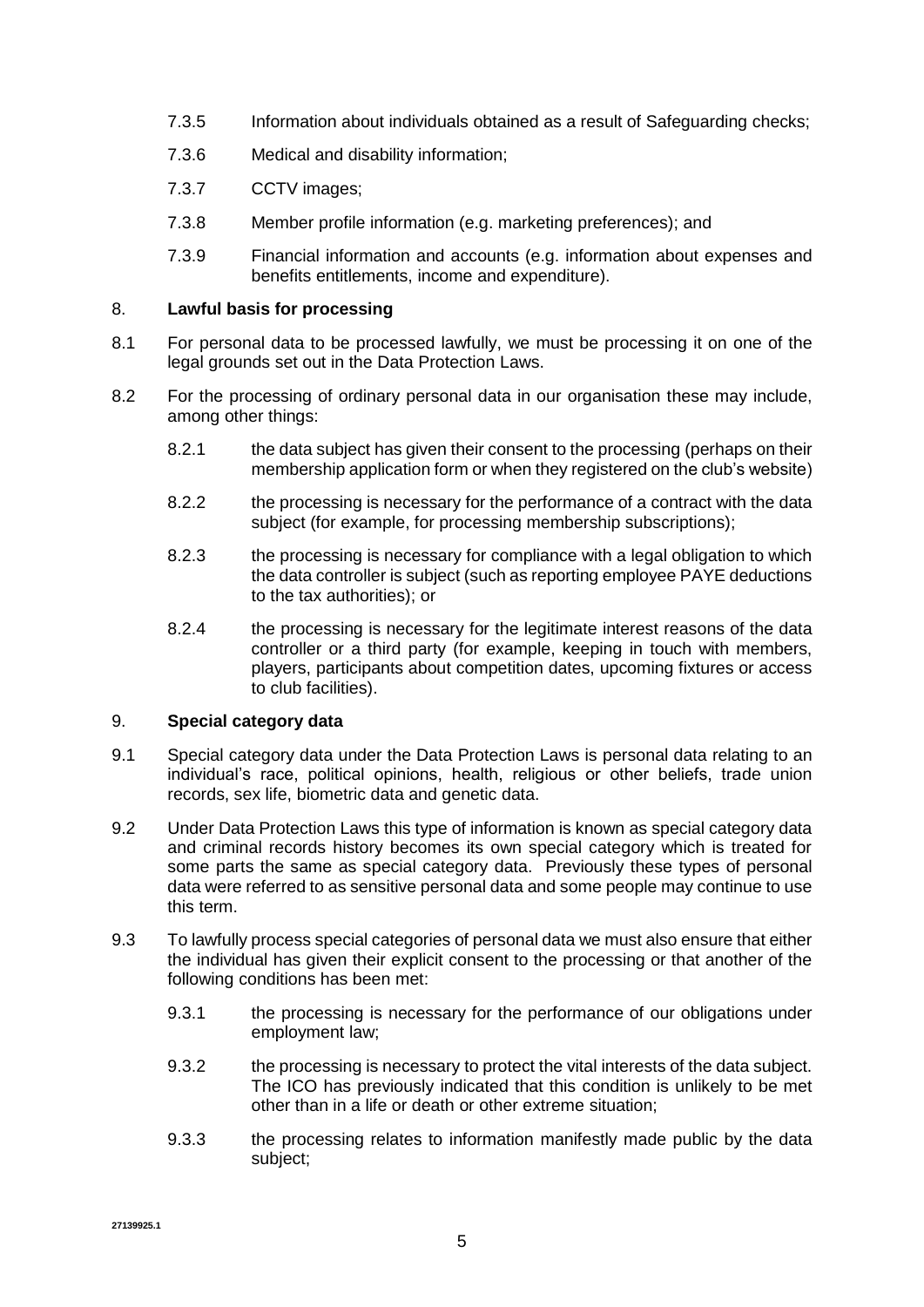- 9.3.4 the processing is necessary for the purpose of establishing, exercising or defending legal claims; or
- 9.3.5 the processing is necessary for the purpose of preventative or occupational medicine or for the assessment of the working capacity of the employee.
- 9.4 To lawfully process personal data relating to criminal records and history there are even more limited reasons, and we must either:
	- 9.4.1 ensure that either the individual has given their explicit consent to the processing; or
	- 9.4.2 ensure that our processing of those criminal records history is necessary under a legal requirement imposed upon us.
- 9.5 We would normally only expect to process special category personal data or criminal records history data usually in a Human Resources context [and also in the context of our members/coaches/volunteers etc for monitoring performance, drug and alcohol testing, health and safety requirements, safeguarding checks, etc.

#### 9.6 **When do we process personal data?**

- 9.7 Virtually anything we do with personal data is processing including collection, modification, transfer, viewing, deleting, holding, backing up, archiving, retention, disclosure or destruction. So even just storage of personal data is a form of processing. We might process personal data using computers or manually by keeping paper records.
- 9.8 Examples of processing personal data might include:
	- 9.8.1 Using personal data to correspond with members;
	- 9.8.2 Holding personal data in our databases or documents; and
	- 9.8.3 Recording personal data in personnel or member files.

#### 10. **Outline**

- 10.1 The main themes of the Data Protection Laws are:
	- 10.1.1 good practices for handling personal data;
	- 10.1.2 rights for individuals in respect of personal data that data controllers hold on them; and
	- 10.1.3 being able to demonstrate compliance with these laws.
- 10.2 In summary, data protection law requires each data controller to:
	- 10.2.1 only process personal data for certain purposes;
	- 10.2.2 process personal data in accordance with the 6 principles of 'good information handling' (including keeping personal data secure and processing it fairly and in a transparent manner);
	- 10.2.3 provide certain information to those individuals about whom we process personal data which is usually provided in a privacy notice, for example you will have received one of these from us as one of our Workers;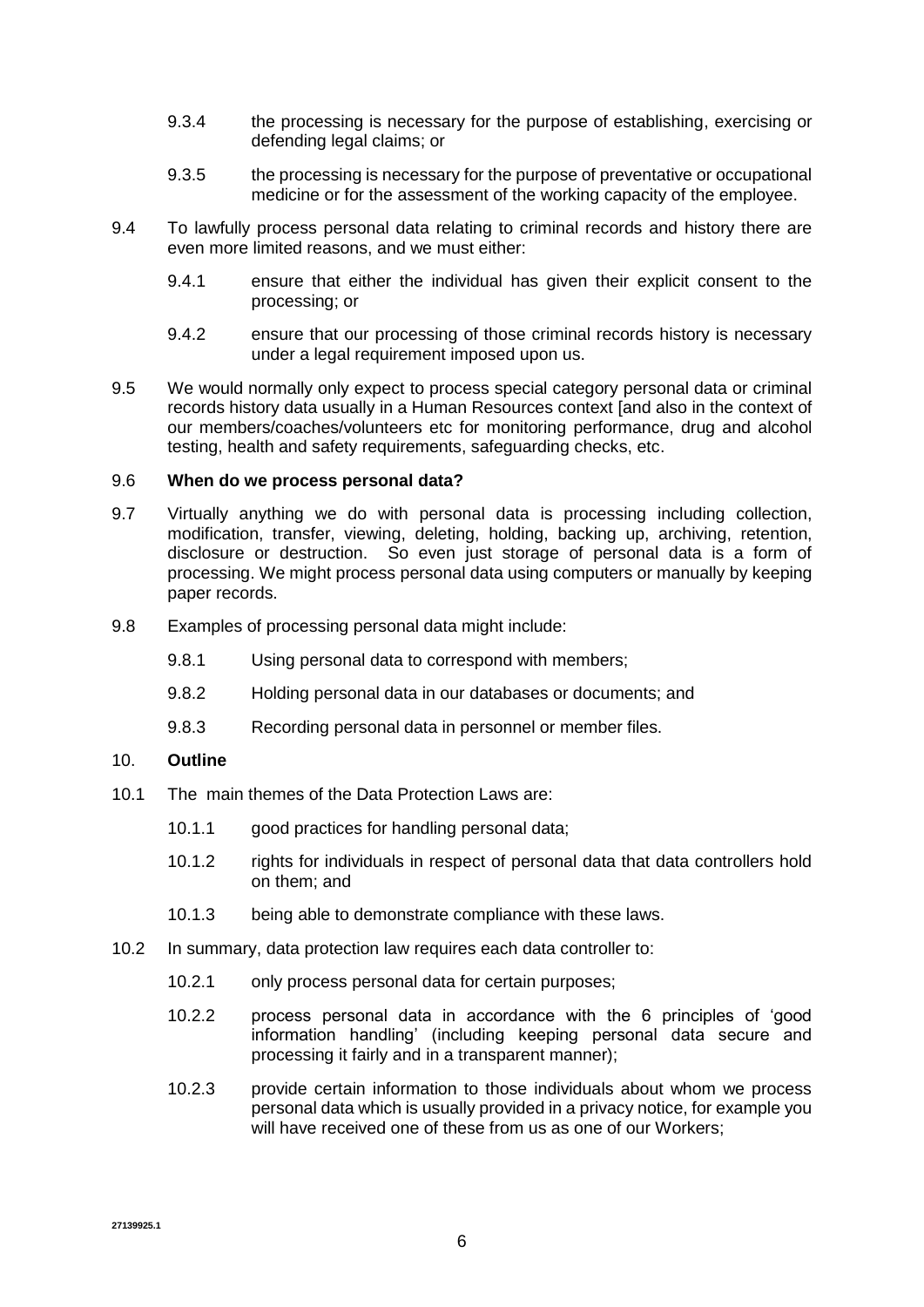- 10.2.4 respect the rights of those individuals about whom we process personal data (including providing them with access to the personal data we hold on them); and
- 10.2.5 keep adequate records of how data is processed and, where necessary, notify the ICO and possibly data subjects where there has been a data breach.
- 10.3 Every Worker has an important role to play in achieving these aims. It is your responsibility, therefore, to familiarise yourself with this Policy.
- 10.4 Data protection law in the UK is enforced by the Information Commissioner's Office ("**ICO**"). The ICO has extensive powers.

### 11. **Data protection principles**

- 11.1 The Data Protection Laws set out 6 principles for maintaining and protecting personal data, which form the basis of the legislation. All personal data must be:
	- 11.1.1 processed lawfully, fairly and in a transparent manner and only if certain specified conditions are met;
	- 11.1.2 collected for specific, explicit and legitimate purposes, and not processed in any way incompatible with those purposes ("purpose limitation");
	- 11.1.3 adequate and relevant, and limited to what is necessary to the purposes for which it is processed ("data minimisation");
	- 11.1.4 accurate and where necessary kept up to date;
	- 11.1.5 kept for no longer than is necessary for the purpose ("storage limitation");
	- 11.1.6 processed in a manner that ensures appropriate security of the personal data using appropriate technical and organisational measures ("integrity and security").

#### 12. **Data subject rights**

- 12.1 Under Data Protection Laws individuals have certain rights (**Rights**) in relation to their own personal data. In summary these are:
	- 12.1.1 The rights to access their personal data, usually referred to as a subject access request
	- 12.1.2 The right to have their personal data rectified;
	- 12.1.3 The right to have their personal data erased, usually referred to as the right to be forgotten;
	- 12.1.4 The right to restrict processing of their personal data;
	- 12.1.5 The right to object to receiving direct marketing materials;
	- 12.1.6 The right to portability of their personal data;
	- 12.1.7 The right to object to processing of their personal data; and
	- 12.1.8 The right to not be subject to a decision made solely by automated data processing.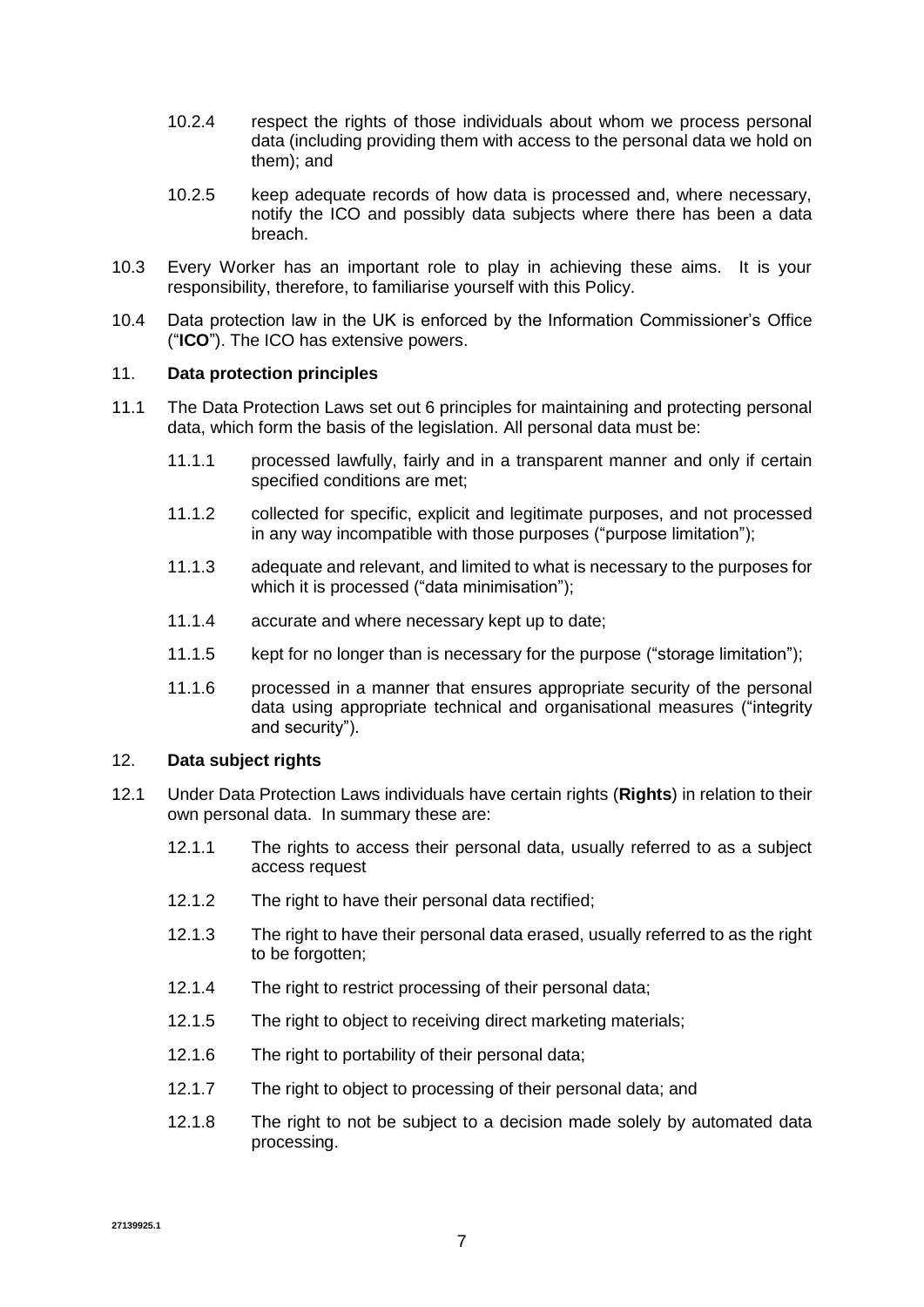- 12.2 The exercise of these Rights may be made in writing, including email, and also verbally and should be responded to in writing by us (if we are the relevant data controller) without undue delay and in any event within one month of receipt of the request. That period may be extended by two further months where necessary, taking into account the complexity and number of the requests. We must inform the individual of any such extension within one month of receipt of the request, together with the reasons for the delay.
- 12.3 Where the data subject makes the request by electronic form means, any information is to be provided by electronic means where possible, unless otherwise requested by the individual.
- 12.4 If we receive the request from a third party (e.g. a legal advisor), we must take steps to verify that the request was, in fact, instigated by the individual and that the third party is properly authorised to make the request. This will usually mean contacting the relevant individual directly to verify that the third party is properly authorised to make the request.
- 12.5 There are very specific exemptions or partial exemptions for some of these Rights and not all of them are absolute rights. However the right to not receive marketing material is an absolute right, so this should be complied with immediately.
- 12.6 Where an individual considers that we have not complied with their request e.g. exceeded the time period, they can seek a court order and compensation. If the court agrees with the individual, it will issue a Court Order, to make us comply. The Court can also award compensation. They can also complain to the regulator for privacy legislation, which in our case will usually be the ICO.
- 12.7 In addition to the rights discussed in this document, any person may ask the ICO to assess whether it is likely that any processing of personal data has or is being carried out in compliance with the privacy legislation. The ICO must investigate and may serve an "Information Notice" on us (if we are the relevant data controller). The result of the investigation may lead to an "Enforcement Notice" being issued by the ICO. Any such assessments, information notices or enforcement notices should be sent directly to our Secretaries from the ICO.
- 12.8 In the event of a Worker receiving such a notice, they must immediately pass the communication to our Secretaries.

#### 13. **Notification and response procedure**

- 13.1 If a Worker has a request or believes they have a request for the exercise of a Right, they should:
	- 13.1.1 pass the call to their supervisor/manager. The supervisor/manager should take and record all relevant details and explain the procedure. If possible try to get the request confirmed in writing addressed to our Secretaries; and
	- 13.1.2 inform our Secretaries of the request.
- 13.2 If a letter or fax exercising a Right is received by any Worker they should:
	- 13.2.1 pass the letter to their supervisor/manager;
	- 13.2.2 the supervisor/manager must log the receipt of the letter with our Secretaries and send a copy of it to them; and
	- 13.2.3 our Secretaries will then respond to the data subject on our behalf.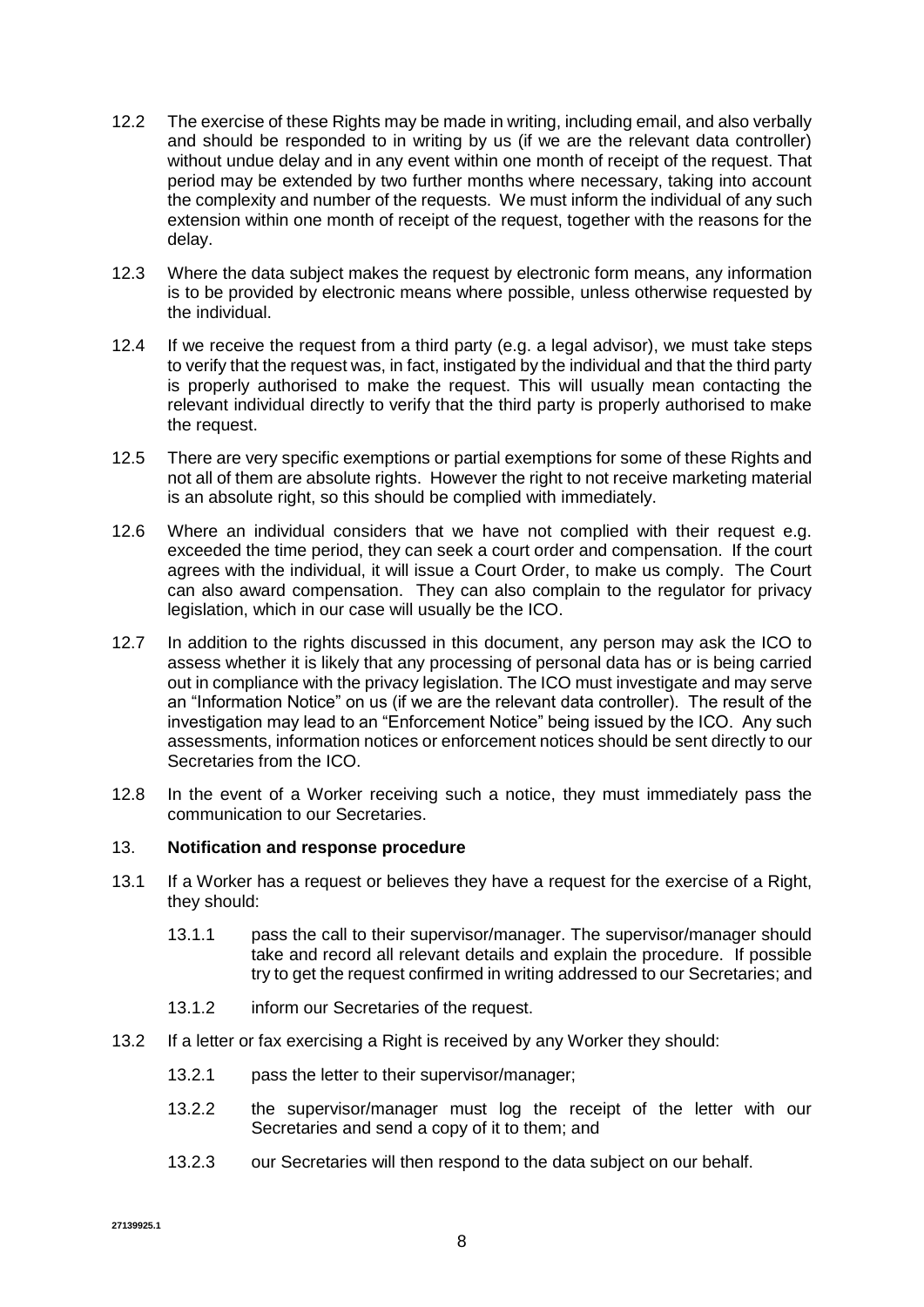- 13.3 If an email exercising a Rights is received by any Worker they should:
	- 13.3.1 pass the email to their supervisor/manager;
	- 13.3.2 the Supervisor/manager must log the receipt of the email with our Secretaries and send a copy of it to them; and
	- 13.3.3 our Secretaries will then respond to the data subject on our behalf.
- 13.4 Our Secretaries will co-ordinate our response [which may include written material provided by [external legal advisors]]. The action taken will depend upon the nature of the request. The Secretaries will write to the individual and explain the legal situation and whether we will comply with the request. A standard letter/email from the Secretaries should suffice in most cases.
- 13.5 The Secretaries will inform the relevant management line of any action that must be taken to legally comply. The Secretaries will co-ordinate any additional activity required by the IT Department to meet the request.
- 13.6 The manager/senior manager who receives the request will be responsible for ensuring that the relevant response is made within the time period required.
- 13.7 The Secretaries's reply will be validated by the relevant manager of the department producing the response. For more complex cases, the letter/email to be sent will be checked by [legal advisors].

#### <span id="page-8-0"></span>14. **Your main obligations**

- 14.1 What this all means for you can be summarised as follows:
	- 14.1.1 Treat all personal data with respect;
	- 14.1.2 Treat all personal data how you would want your own personal data to be treated;
	- 14.1.3 Immediately notify your line manager or the Secretaries if any individual says or does anything which gives the appearance of them wanting to invoke any rights in relation to personal data relating to them;
	- 14.1.4 Take care with all personal data and items containing personal data you handle or come across so that it stays secure and is only available to or accessed by authorised individuals; and
	- 14.1.5 Immediately notify the Secretaries if you become aware of or suspect the loss of any personal data or any item containing personal data. For more details on this see our separate Data Breach Policy which applies to all our Workers regardless of their position or role in our organisation.

#### <span id="page-8-1"></span>15. **Your activities**

- 15.1 Data protection laws have different implications in different areas of our organisation and for different types of activity, and sometimes these effects can be unexpected.
- 15.2 Areas and activities particularly affected by data protection law include human resources, payroll, security (e.g. CCTV), customer care, sales, marketing and promotions, health and safety and finance.
- 15.3 You must consider what personal data you might handle, consider carefully what data protection law might mean for you and your activities, and ensure that you comply at all times with this policy.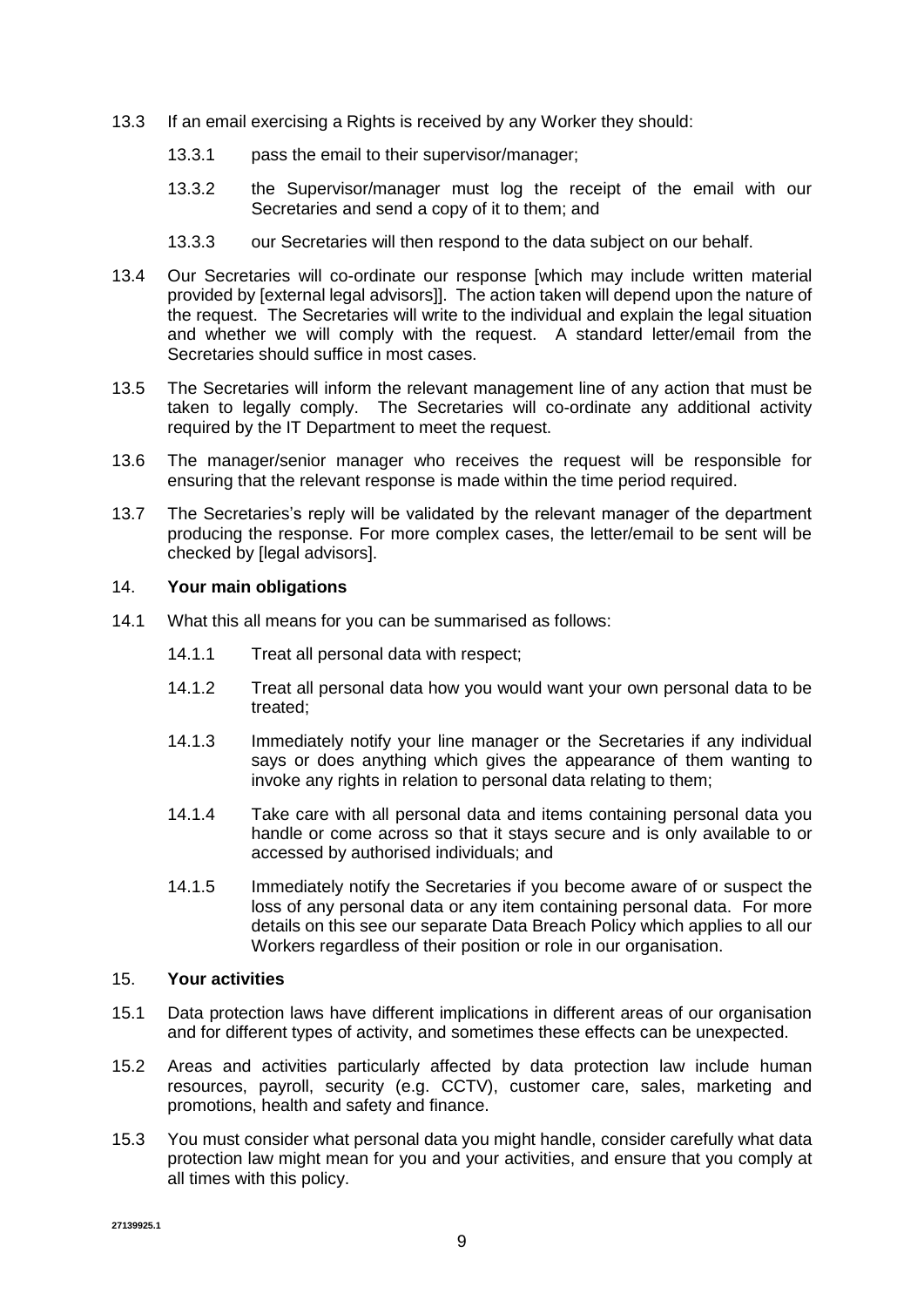#### <span id="page-9-0"></span>16. **Practical matters**

- 16.1 Whilst you should always apply a commonsense approach to how you use and safeguard personal data, and treat personal data with care and respect, set out below are some examples of dos and don'ts:
	- 16.1.1 Do not take personal data out of the organisation's premises (unless absolutely necessary).
	- 16.1.2 Only disclose your unique logins and passwords for any of our IT systems to authorised personnel (e.g. IT) and not to anyone else.
	- 16.1.3 Never leave any items containing personal data unattended in a public place, e.g. on a train, in a café, etc and this would include paper files, mobile phone, laptops, tablets, memory sticks etc.
	- 16.1.4 Never leave any items containing personal data in unsecure locations, e.g. in car on your drive overnight and this would include paper files, mobile phone, laptops, tablets, memory sticks etc.
	- 16.1.5 If you are staying at a hotel then utilise the room safe or the hotel staff to store items containing personal data when you do not need to have them with you.
	- 16.1.6 Do encrypt laptops, mobile devices and removable storage devices containing personal data.
	- 16.1.7 Do lock laptops, files, mobile devices and removable storage devices containing personal data away and out of sight when not in use.
	- 16.1.8 Do password protect documents and databases containing personal data.
	- 16.1.9 Never use removable storage media to store personal data unless the personal data on the media is encrypted.
	- 16.1.10 When picking up printing from any shared printer always check to make sure you only have the printed matter that you expect, and no third party's printing appears in the printing.
	- 16.1.11 Use confidential waste disposal for any papers containing personal data, do not place these into the ordinary waste, place them in a bin or skip etc, and either use a confidential waste service or have them shredded before placing them in the ordinary waste disposal.
	- 16.1.12 Do dispose of any materials containing personal data securely, whether the materials are paper based or electronic.
	- 16.1.13 When in public place, e.g. a train or café, be careful as to who might be able to see the information on the screen of any device you are using when you have personal information on display. If necessary move location or change to a different task.
	- 16.1.14 Do ensure that your screen faces away from prying eyes if you are processing personal data, even if you are working in the office. Personal data should only be accessed and seen by those who need to see it.
	- 16.1.15 Do challenge unexpected visitors or employees accessing personal data.
	- 16.1.16 Do not leave personal data lying around, store it securely.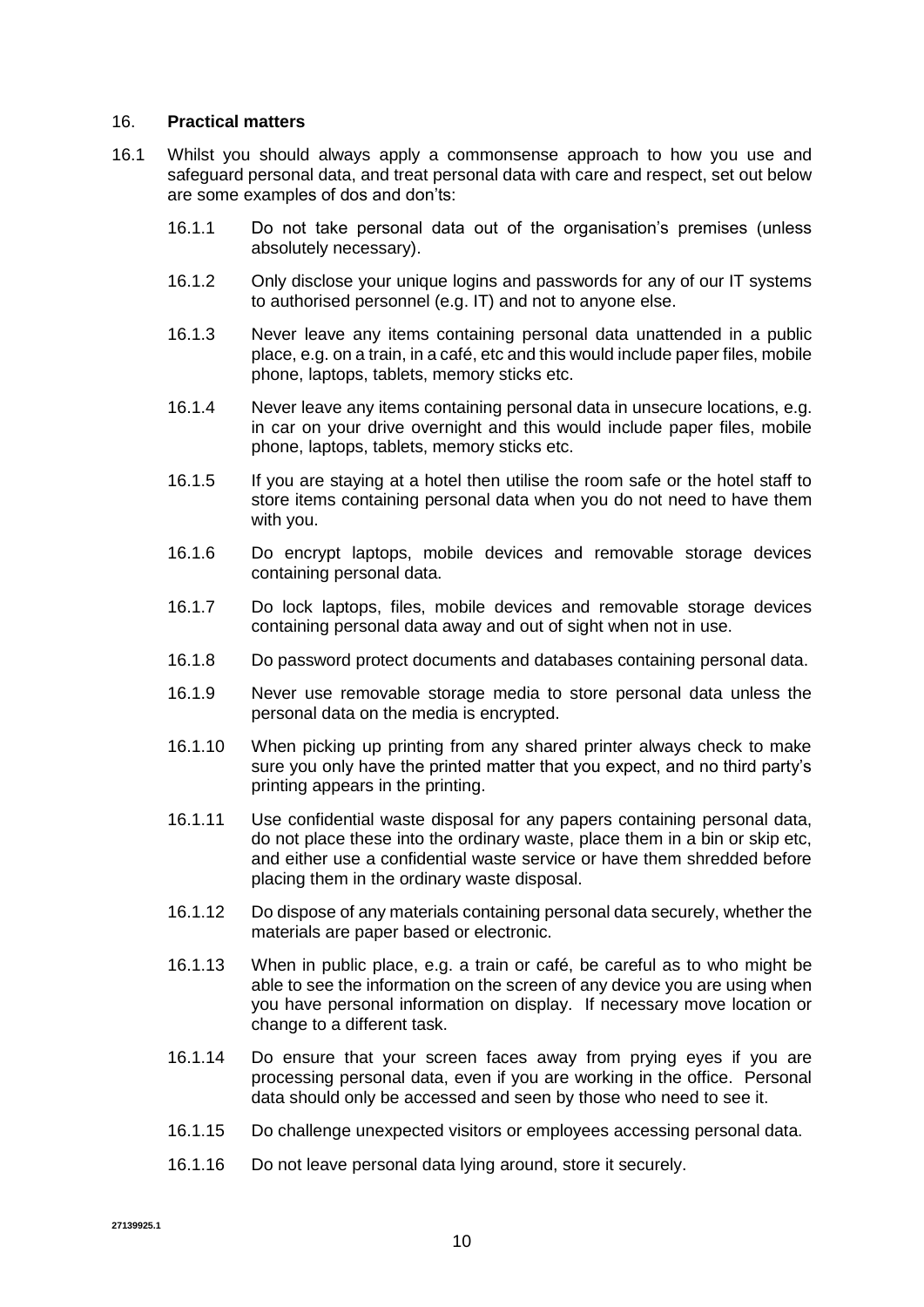- 16.1.17 When speaking on the phone in a public place, take care not to use the full names of individuals or other identifying information, as you do not know who may overhear the conversation. Instead use initials or just first names to preserve confidentiality.
- 16.1.18 If taking down details or instructions from a customer in a public place when third parties may overhear, try to limit the information which may identify that person to others who may overhear in a similar way to if you were speaking on the telephone.
- 16.1.19 Never act on instructions from someone unless you are absolutely sure of their identity and if you are unsure then take steps to determine their identity. This is particularly so where the instructions relate to information which may be sensitive or damaging if it got into the hands of a third party or where the instructions involve money, valuable goods or items or cannot easily be reversed.
- 16.1.20 Do not transfer personal data to any third party without prior written consent of your line manager or our Secretaries.
- 16.1.21 Do notify your line manager or our Secretaries immediately of any suspected security breaches or loss of personal data.
- 16.1.22 If any personal data is lost, or any devices or materials containing any personal data are lost, report it immediately to our SecretariesFor more details on this see our separate Data Breach Policy which applies to all our Workers regardless of their position or role in our organisation.
- 16.2 However you should always take a common sense approach, and if you see any areas of risk that you think are not addressed then please bring it to the attention of our Secretaries.

# 17. **Foreign transfers of personal data**

- 17.1 Personal data must not be transferred outside the European Economic Area (**EEA**) unless the destination country ensures an adequate level of protection for the rights of the data subject in relation to the processing of personal data or we put in place adequate protections. This is mainly relevant to data held and accessed in Cloudbased services as well as some data processing the club may outsource like payroll processing or performance data analysis
- 17.2 These protections may come from special contracts we need to put in place with the recipient of the personal data, from them agreeing to be bound by specific data protection rules or due to the fact that the recipients own country's laws provide sufficient protection.
- 17.3 These restrictions also apply to transfers of personal data outside of the EEA even if the personal data is not being transferred outside of our group of companies.
- 17.4 You must not under any circumstances transfer any personal data outside of the EEA without your line manager's or the Secretaries' prior written consent.
- 17.5 We will also need to inform data subjects of any transfer of their personal data outside of the UK and may need to amend their privacy notice to take account of the transfer of data outside of the EEA.
- 17.6 If you are involved in any new processing of personal data which may involve transfer of personal data outside of the EEA, then please seek approval of your line manager